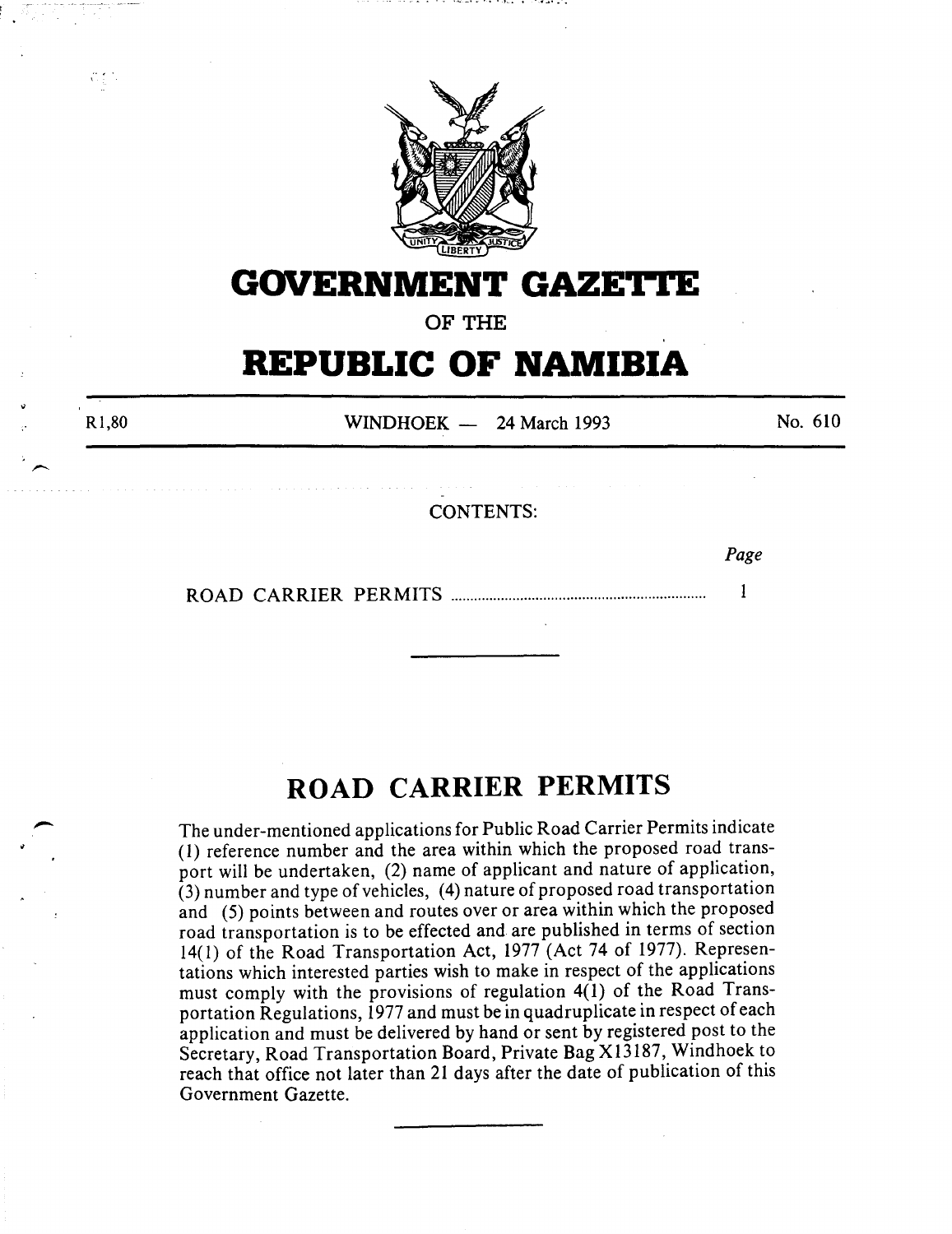- (1) 11/08/92 92OP0461
- (2) MUPYA K.V., WINDHOEK New Application.<br>(3) Motor car to be acquired 5 Persons
- (3) Motor car to be acquired 5 Persons
- (4) (a) Taxi-passengers and their personal luggage.
- (5) (a) (i) Within Windhoek municipal area.
- (1) 10/08/92 920P0463
- $(2)$  TJAKUWA M., KATUTURA  $-$  New Application.
- (3) Motor car to be acquired 5 Persons
- (4) (a) Taxi-passengers and their personal luggage.
- (5) (a) (i) Within Windhoek municipal area.
- (1) 10/08/92 920P0464
- (2) KAHIPUIRE D., WINDHOEK  $-$  New Application.
- (3) Motor car to be acquired 5 Persons
- (4) (a) Taxi-passengers and their personal luggage.
- (5) (a) (i) Within Windhoek municipal area.
- (1) 10/08/92 920P0465
- (2) COUNTY CARRIERS C.C., WINDHOEK  $-$  Additional Vehicles.<br>(3) CAR 3932 Trailer 29200 kg
- (3) CAR 3932 Trailer 29200 kg<br>CAR 4681 Trailer 29200 kg CAR 4681 Trailer<br>CY 1734 Trailer CY 1734 Trailer 29650 kg<br>CEY 6224 Trailer 29800 kg CEY 6224 Trailer
- (4) (a) Fresh edible fruit and fresh edible vegetables not canned, dehydrated or otherwise preserved.
	- (b) Frozen fish.
- (5) (a) (i) From a place on the Namibia/R.S.A. border at the C.R. Swart bridge south of Swakopmund to a place on the Namibia/R.S.A. border at Nakop via Usakos, Karibib, Okahandja, Windhoek, Mariental, Keetmanshoop and Karasburg.
	- (ii) From a place on the Namibia/R.S.A. border at the C.R. Swart bridge south of Swakopmund to a place on the Namibia/R.S.A. border at Noordoewer via Usakos, Karibib, Okahandja, Windhoek, Mariental, Keetmanshoop and Griinau.
	- (b) (i) From a place on the Namibia/R.S.A. border at the C.R. Swart bridge south of Swakopmund to a place on the Namibia/R.S.A. border at Nakop via Usakos, Karibib, Okahandja, Windhoek, Mariental, Keetmanshoop and Karasburg.
		- (ii) From a place on the Namibia/R.S.A. border at the C.R. Swart bridge south of Swakopmund to a place on the Namibia/R.S.A. border at Noordoewer via Usakos, Karibib, Okahandja, Windhoek, Mariental, Keetmanshoop and Griinau.

-<br>-<br>-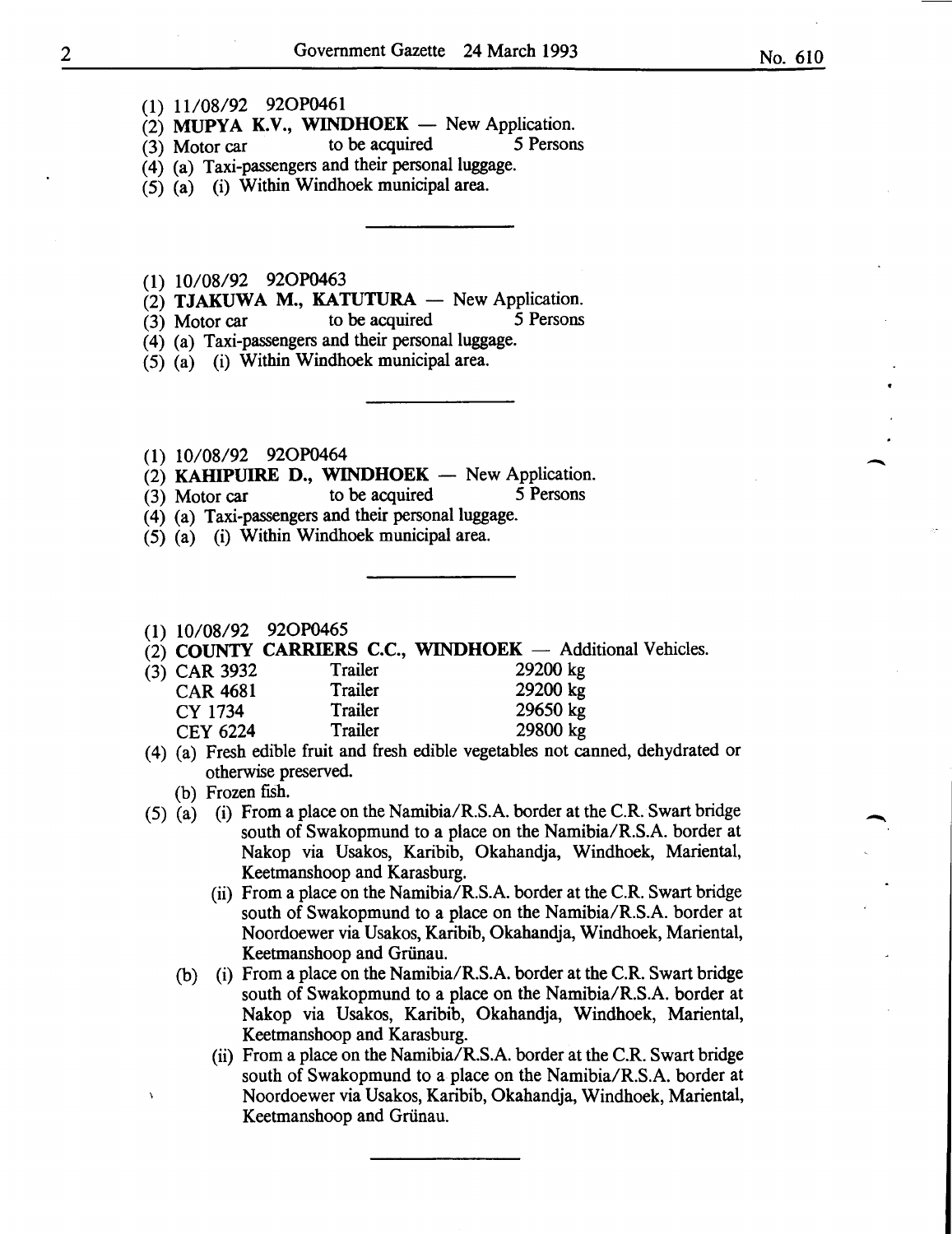$\bar{\bar{z}}$ 

|                        | (1) 17/08/92 92OP0466                                                                             |         |
|------------------------|---------------------------------------------------------------------------------------------------|---------|
|                        | (2) GAWASEB D., KEETMANSHOOP $-$ New Application $-$ sixteen                                      |         |
| seater.<br>$(3)$ Combi | 16 Persons<br>to be acquired                                                                      |         |
|                        | (4) (a) Passengers and their personal effects.                                                    |         |
| $(5)$ $(a)$            | (i) From Keetmanshoop to Lüderitz via Goageb and Aus and return via                               |         |
|                        | the same route.                                                                                   |         |
|                        | Time-table:                                                                                       |         |
|                        | Depart Fridays Keetmanshoop                                                                       | 18:00   |
|                        | Arrive Fridays Lüderitz                                                                           | 23:00   |
|                        | Depart Saturdays Lüderitz                                                                         | 06:00   |
|                        | Arrive Saturdays Keetmanshoop                                                                     | .11:00. |
|                        | Tariff: R35-00 per person                                                                         |         |
|                        | (ii) From Keetmanshoop to a place on the Namibia/R.S.A. border at                                 |         |
|                        | Noordoewer and return.                                                                            |         |
|                        | Time-table:                                                                                       |         |
|                        | Depart Mondays Keetmanshoop                                                                       | 08:30   |
|                        | Arrive Mondays Ariamsvlei                                                                         | 14:30   |
|                        | Depart Mondays Ariamsvlei                                                                         | 15:30   |
|                        | Arrive Mondays Noordoewer                                                                         | 19:00   |
|                        | Depart Mondays Noordoewer                                                                         | 20:00   |
|                        | Arrive Mondays Keetmanshoop                                                                       | 23:30   |
|                        | Tariff: Karasburg R40-00 per person                                                               |         |
|                        | Ariamsvlei R50-00 per person                                                                      |         |
|                        | Noordoewer R50-00 per person<br>(iii) From Keetmanshoop to Aroab and Koës and return via the same |         |
|                        | route.                                                                                            |         |
|                        | Time-table:                                                                                       |         |
|                        | Depart Thursdays Keetmanshoop                                                                     | 07:00   |
|                        | Arrive Thursdays Aroab                                                                            | 10:00   |
|                        | Depart Thursdays Aroab                                                                            | 10:00   |
|                        | Arrive Thursdays Keetmanshoop                                                                     | 13:00   |
|                        | Tariff: Aroab R25-00 & Koës R30-00 per person.                                                    |         |
|                        | (iv) From Keetmanshoop to Oshakati and return via the same route.                                 |         |
|                        | Time-table:                                                                                       |         |
|                        | Depart Wednesdays Keetmanshoop                                                                    | 07:00   |
|                        | Arrive Wednesdays Oshakati                                                                        | 19:00   |
|                        | Depart Thursdays Oshakati                                                                         | 07:00   |
|                        | Arrive Thursdays Keetmanshoop                                                                     | 19:00   |
|                        | Tariff: R150-00 per person.                                                                       |         |
|                        |                                                                                                   |         |

(1) 10/08/92 920P0467

| (2) AFRIKANER J., WINDHOEK $-$ New Application $-$ five seater. |  |  |
|-----------------------------------------------------------------|--|--|
|-----------------------------------------------------------------|--|--|

(3) Motor car to be acquired 5 Persons

(4) (a) Taxi-passengers and their personal luggage.

(5) (a) (i) Within Windhoek municipal area.

3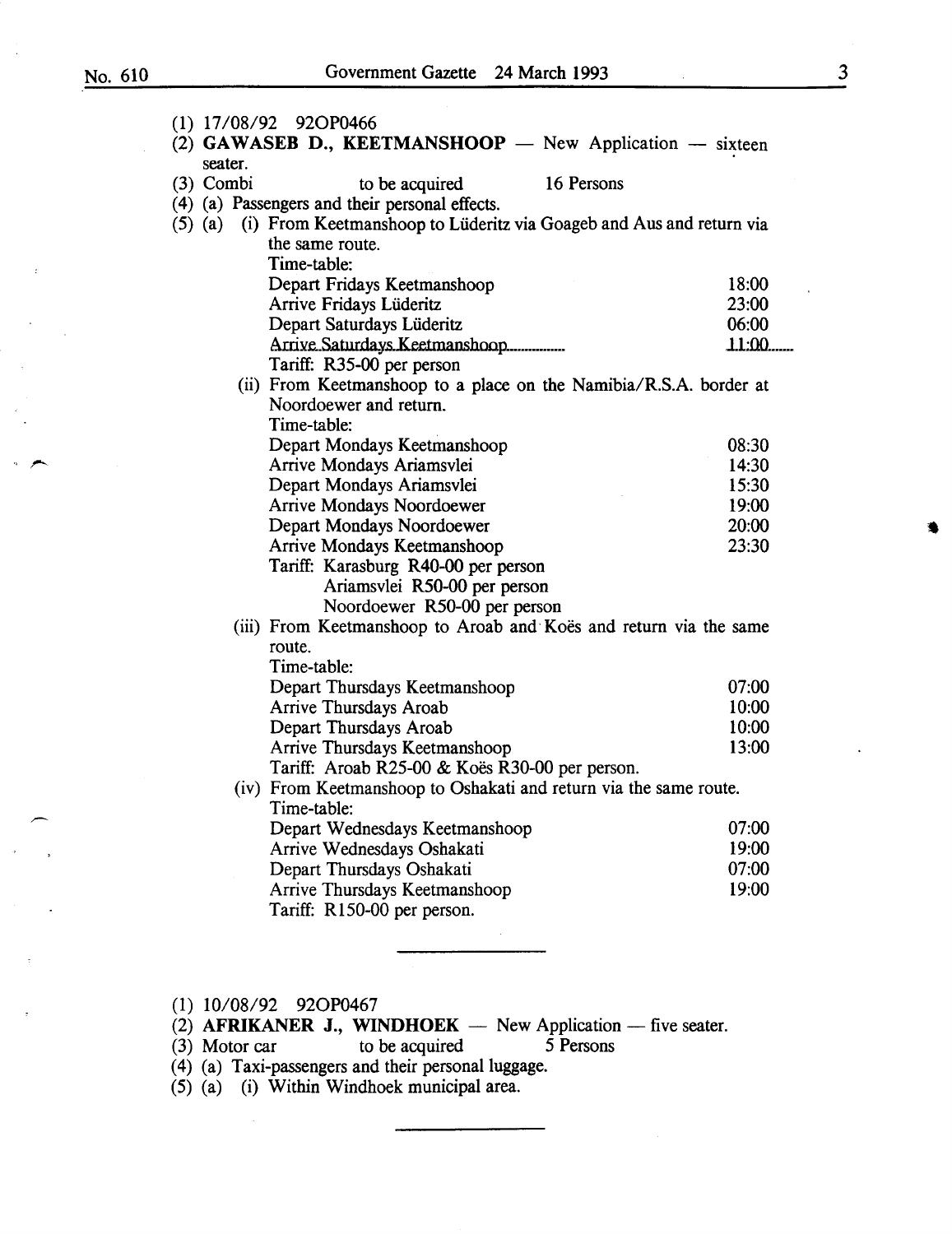$\overline{\phantom{0}}$ 

- (1) 11/08/92 920P0468
- $(2)$  VAN DER WESTHUIZEN J.P., WINDHOEK New Application  $-$ five seater.<br>(3) Motor car
- to be acquired 5 Persons

(4) (a) Taxi-passengers and their personal luggage.

- (5) (a) (i) Within Windhoek municipal area.
- (1) 11/08/92 92OP0469
- (2) **IYAMBO J., WINDHOEK** New Application five seater.
- (3) N 667760 W Motor car 5 Persons
- (4) (a) Taxi-passengers and their personal luggage.
- (5) (a) (i) Within Windhoek municipal area.
- (1) 12/08/92 920P0471
- (2) **TJARONDA P., WINDHOEK** New Application ten seater.<br>(3) Mini-bus to be acquired 10 Persons
- (3) Mini-bus to be acquired 10 Persons
- (4) (a) Taxi-passengers and their personal luggage.
- (5) (a) (i) Within Windhoek municipal area.
- (1) 12/08/92 920P0472
- (2) **NDJIZERA P., WINDHOEK** New Application.<br>(3) Motor car to be acquired 5 Persons
- $(3)$  Motor car
- (4) (a) Taxi-passengers and their personal luggage.
- (5) (a) (i) Within Windhoek municipal area.
- (1) 12/08/92 920P0473
- $(2)$  NDJIZERA P., WINDHOEK New Application.
- (3) Motor car to be acquired 5 Persons
- (4) (a) Taxi-passengers and their personal luggage.
- (5) (a) (i) Within Windhoek municipal area.
- (1) 12/08/92 920P0474
- (2) KALENGA T., WINDHOEK  $-$  New Application  $-$  five seater.
- (3) N 47998 W Motor car 5 Persons
- $(4)$  (a) Taxi-passengers and their personal luggage.
- (5) (a) (i) Within Windhoek municipal area.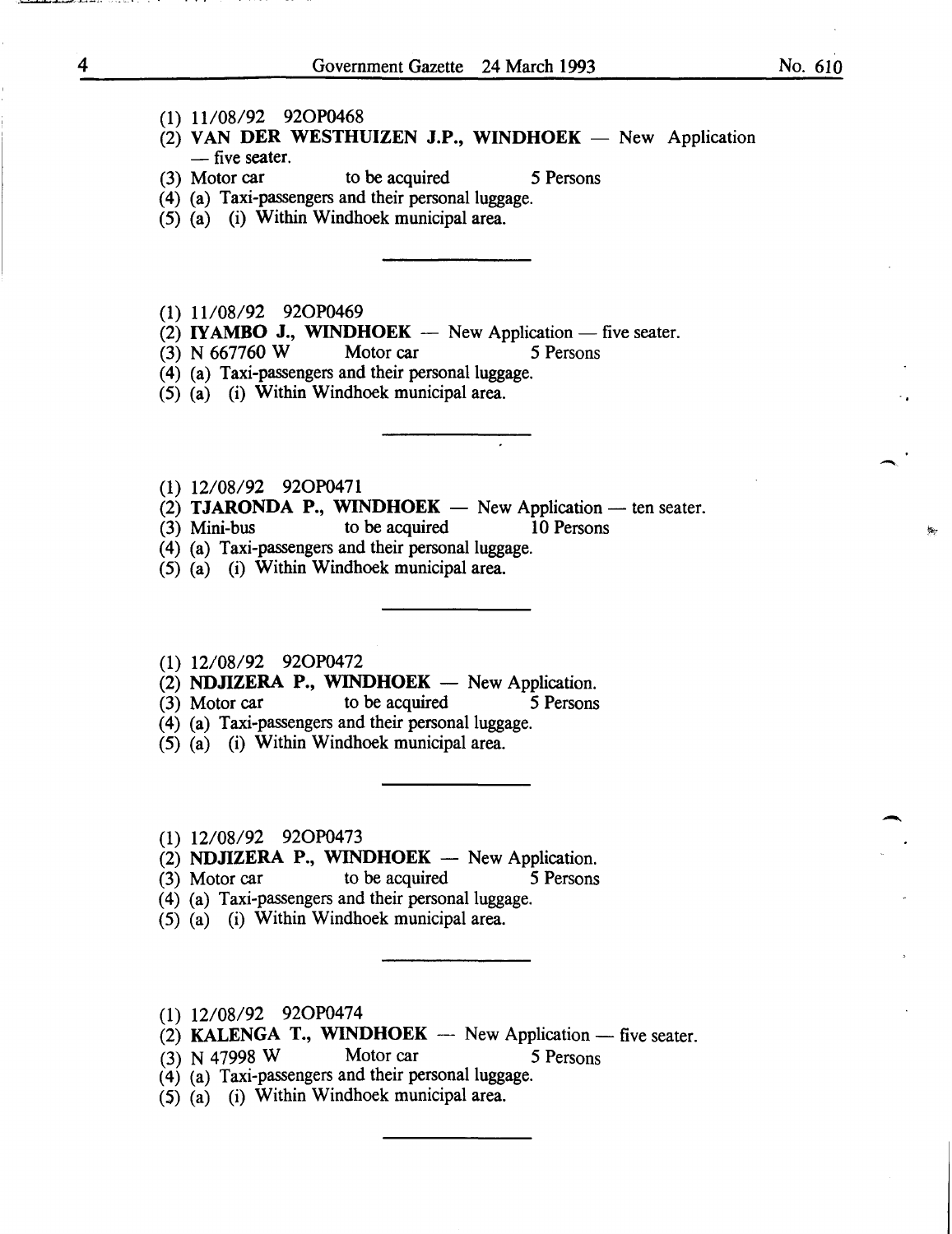-

- (1) 12/08/92 920P0475
- (2) KATIKO J.M., WINDHOEK  $-$  New Application  $-$  sixty four seater.
- (3) Bus to be acquired 64 Persons
- ( 4) (a) Passengers and their personal effects.
- (5) (a) (i) From places situated within Windhoek municipal area to places situated within Rehoboth municipal area via the Windhoek/ Rehoboth main road and return via the same route.
	- (ii) From Windhoek to post 3, Epukiro via Omitara, Steinhausen and Otjinene and return via the same route.
	- (iii) From Windhoek to Rundu via Okahandja, Otjiwarongo, Otavi and Grootfontein and return via the same route. T/table: As and when required. Tariffs: As per agreement.
- (1) 12/08/92 920P0476
- (2) KANGUAIKO J., KATUTURA  $-$  New Application  $-$  five seater.<br>(3) Motor car to be acquired 5 Persons
- $(3)$  Motor car to be acquired
- (4) (a) Taxi-passengers and their personal luggage.
- (5) (a) (i) Within Windhoek municipal area.
- (1) 12/08/92 920P0477
- (2) **MATHEUS A., WINDHOEK** New Application five seater.<br>(3) Motor car to be acquired 5 Persons
- $(3)$  Motor car to be acquired
- (4) (a) Taxi-passengers and their personal luggage.
- (5) (a) (i) Within Windhoek municipal area.

(1) 12/08/92 920P0478

- (2) SHIVUTE T., WINDHOEK  $-$  New Application  $-$  five seater.
- (3) Motor car to be acquired 5 Persons
- (4) (a) Taxi-passengers and their personal luggage.
- (5) (a) (i) Within Windhoek municipal area.

•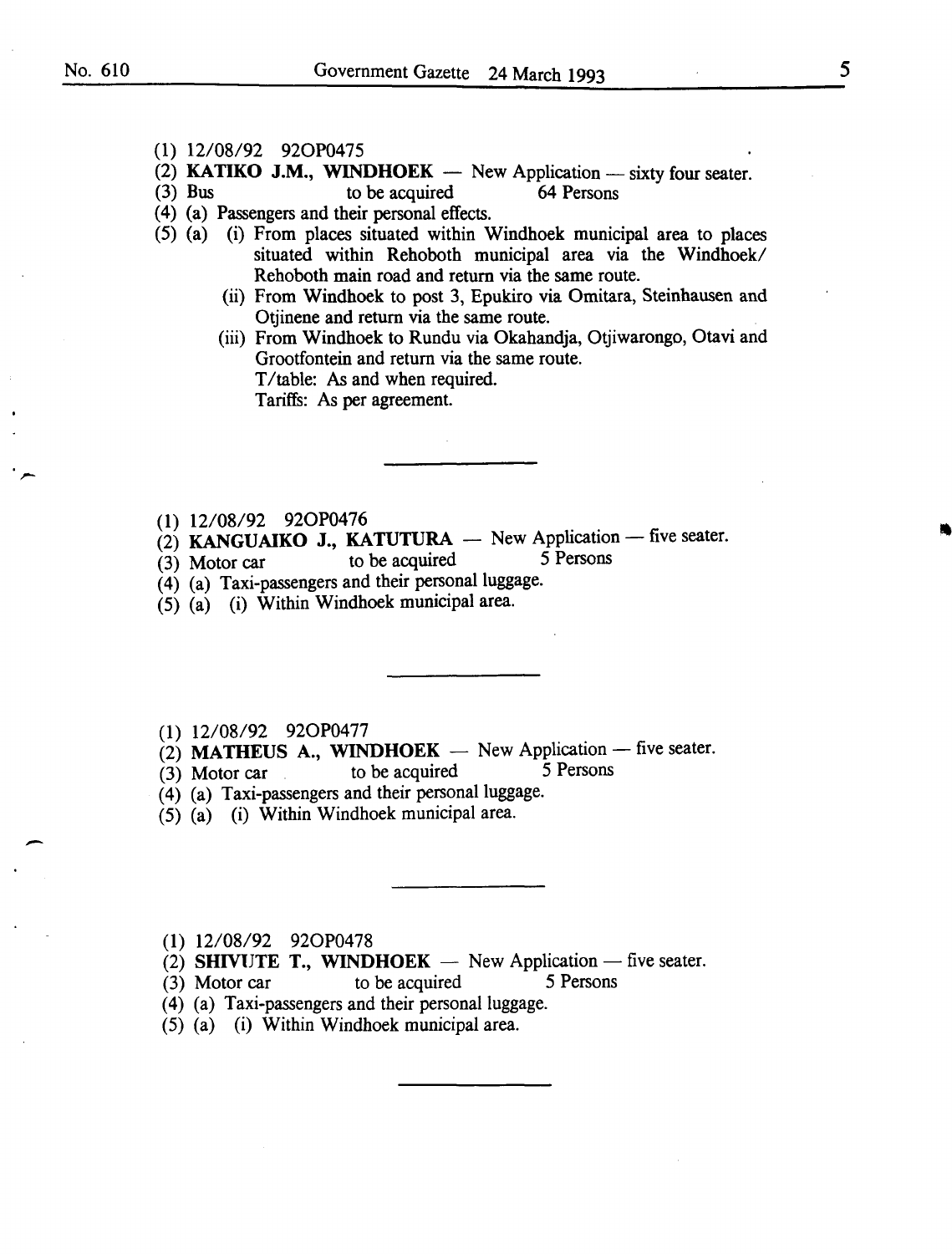| $(1)$ 18/08/92 92OP0479 |                                                   |           |            |  |
|-------------------------|---------------------------------------------------|-----------|------------|--|
|                         | (2) AFRO VENTURES SAFARIS NAMIBIA, WINDHOEK - New |           |            |  |
| Application.            |                                                   |           |            |  |
| (3) N 42399 W           | Pick-up                                           | 1322 kg   |            |  |
| N 10682 W               | Pick-up                                           | 1322 kg   |            |  |
| N 19674 W               | Pick-up                                           | 1335 kg   |            |  |
| <b>PRK 208 T</b>        | M/bus                                             | 9 Persons |            |  |
| <b>PPJ 508 T</b>        | M/bus                                             | 9 Persons |            |  |
| PPJ 509 T               | M/bus                                             | 9 Persons |            |  |
| N 41685 W               | M/bus                                             | 9 Persons |            |  |
| N 43233 W               | M/bus                                             | 8 Persons |            |  |
| N 43623 W               | M/bus                                             |           | 10 Persons |  |
| N 23568 W               | M/bus                                             | 8 Persons |            |  |
|                         |                                                   |           |            |  |

(4) (a) Tourists and their personal effects.

 $(5)$   $(a)$  (i) From places situated within Namibia to places situated on the border of Namibia with neighbouring countries.

(ii) Within the borders of the Republic of Namibia.

(1) 13/08/92 920P0480

(2) **MENGELA J., WINDHOEK** - New Application - five seater.<br>(3) Motor car to be acquired 5 Persons

 $(3)$  Motor car to be acquired

 $(4)$  (a) Taxi-passengers and their personal luggage.

(5) (a) (i) Within Windhoek municipal area.

(1) 14/08/92 920P0481

 $\vec{c}$ ) TJAUIRA P., WINDHOEK - New Application - five seater.

(3) Motor car to be acquired 5 Persons

 $(4)$  (a) Taxi-passengers and their personal luggage.

(5) (a) (i) Within Windhoek municipal area.

(1) 14/08/92 920P0482 .

(2) URI-KHOB J., KATUTURA  $-$  New Application  $-$  five seater.<br>(3) Motor car to be acquired 5 Persons

 $(3)$  Motor car to be acquired

 $(4)$  (a) Taxi-passengers and their personal luggage.

(5) (a) (i) Within Windhoek municipal area.

(ii) From Windhoek to Windhoek airport and return.

 $\lambda$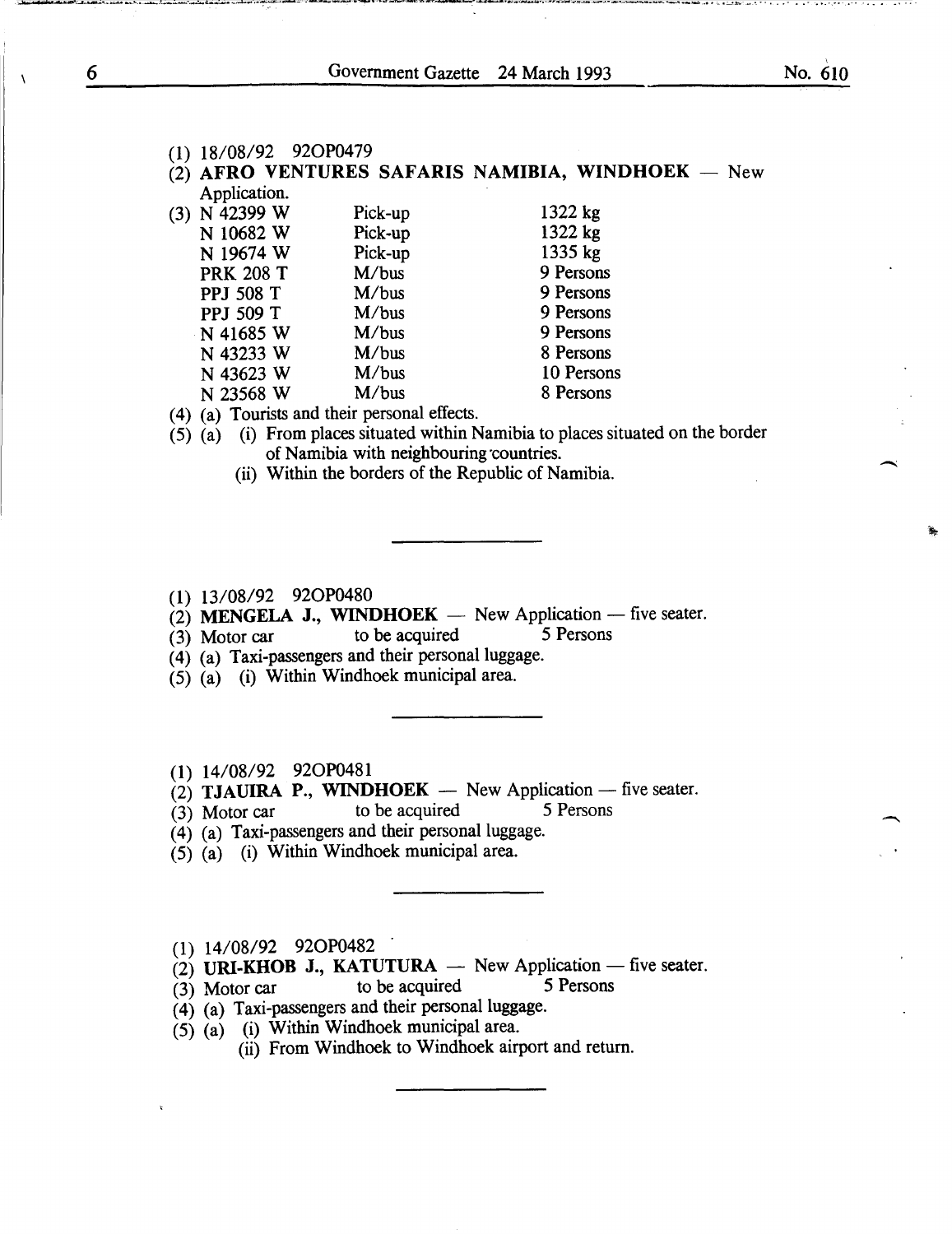- (1) 14/08/92 920P0483
- (2) URI-KHOB J., WINDHOEK New Application five seater.<br>(3) Motor car to be acquired 5 Persons
- (3) Motor car to be acquired 5 Persons
- (4) (a) Taxi-passengers and their personal luggage.
- (5) (a) (i) Within Windhoek municipal area.
	- (ii) From Windhoek to Windhoek airport and return.
- (1) 17/08/92 920P0484
- (2) GOEIEMAN I., WINDHOEK New Application.<br>
(3) N 65757 W Combi 9 Persons
- (3) N 65757 W Combi 9 Persons
- (4) (a) Taxi-passengers and their personal luggage.
- (5) (a) (i) Within Windhoek municipal area.
- (1) 17/08/92 920P0485
- (2) **TJAVERUA B.K., WINDHOEK** New Application six seater.<br>(3) Motor car to be acquired 6 Persons
- $(3)$  Motor car to be acquired
- (4) (a) Taxi-passengers and their personal luggage.
- (5) (a) (i) Within Windhoek municipal area.
- (1) 17/08/92 920P0486
- (2) TJAVERUA B.K., WINDHOEK  $-$  New Application  $-$  six seater.
- (3) Motor car to be acquired 6 Persons
- (4) (a) Taxi-passengers and their personal luggage.
- (5) (a) (i) Within Windhoek municipal area.
- (1) 17/08/92 920P0487
- (2) KANGUMINE S., KATUTURA  $-$  New Application  $-$  six seater.
- (3) Motor car to be acquired 6 Persons
- (4) (a) Taxi-passengers and their personal luggage.
- (5) (a) (i) Within Windhoek municipal area.
- (1) 17/08/92 920P0488
- (2) KANGUMINE & SONS., KATUTURA New Application six seater.
- (3) Motor car to be acquired 6 Persons
- (4) (a) Taxi-passengers and their personal luggage.
- (5) (a) (i) Within Windhoek municipal area.

7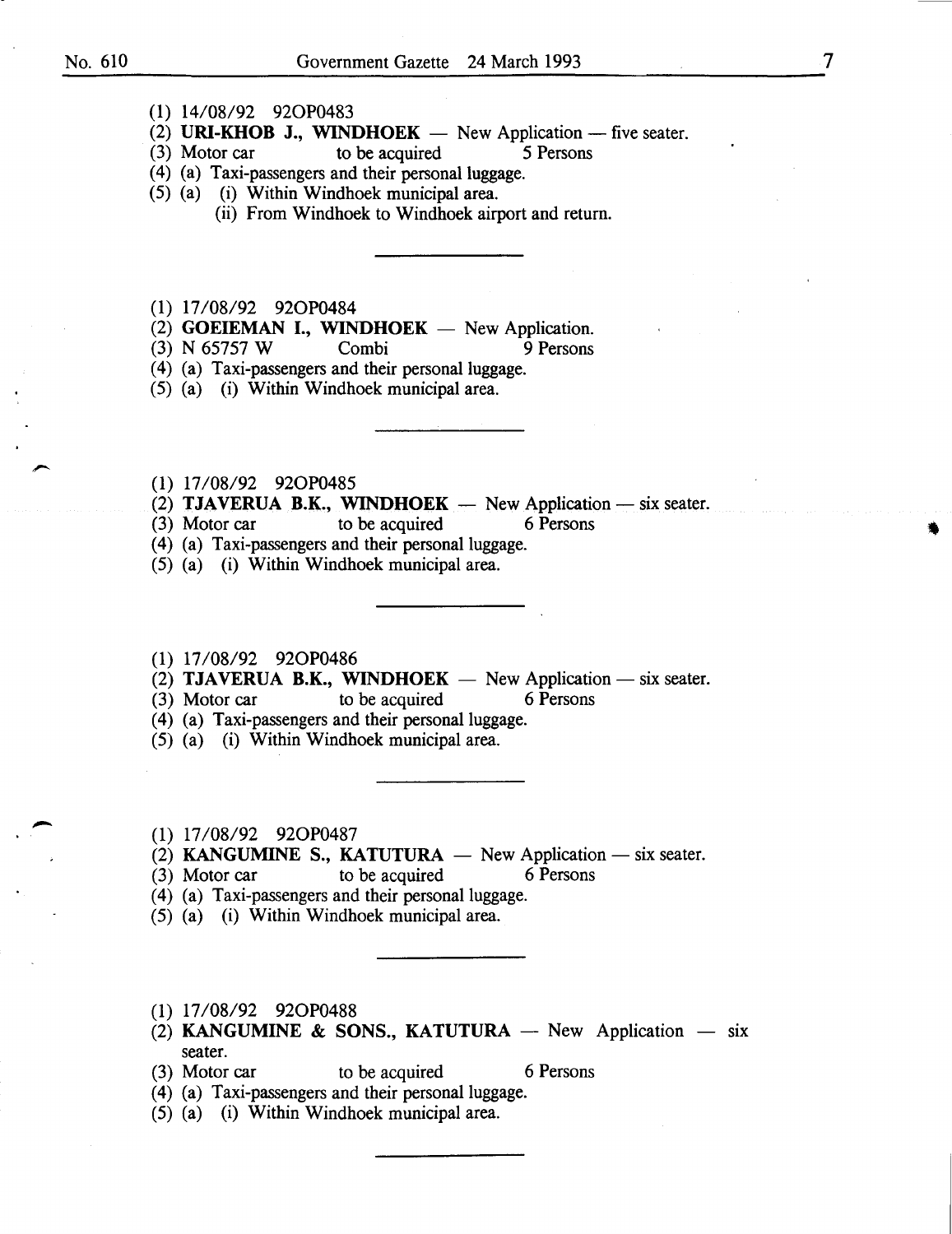-

- (1) 18/08/92 920P0490
- (2) HAULE N.H., GERMISTON  $-$  New Application  $-$  five seater.<br>(3) Motor car to be acquired 5 Persons
- to be acquired
- (4) (a) Taxi-passengers and their personal luggage.
- (5) (a) (i) Within Windhoek municipal area.
- (1) 18/08/92 920P0491
- (2) KUVARE J.J.Z., GERMISTON New Application -- five seater.<br>(3) Motor car to be acquired 5 Persons
- (3) Motor car to be acquired
- (4) (a) Taxi-passengers and their personal luggage.
- (5) (a) (i) Within Windhoek municipal area.
- $(1)$  18/08/92 92OP0492
- (2) NEKONGO M., GERMISTON  $-$  New Application  $-$  five seater.<br>(3) Motor car to be acquired 5 Persons
- (3) Motor car to be acquired
- (4) (a) Taxi-passengers and their personal luggage.
- $(5)$   $(a)$   $(i)$  Within Windhoek municipal area.
- $(1)$  18/08/92 92OP0493
- $(2)$  VAN BILJON A.J.L., SWAKOPMUND New Application -- eight seater.
- (3) Motor car to be acquired Motor car to be acquired Motor car to be acquired 8 Persons 8 Persons 8 Persons
- (4) (a) Tourists and their personal effects.
- (5) (a) (i) Within the borders of the Republic of Namibia.
- (1) 18/08/92 920P0495
- $(2)$  FARMER N.J., WINDHOEK New Application five seater.
- (3) Motor car to be acquired *5* Persons
- (4) (a) Taxi-passengers and their personal luggage.
- $(5)$   $(a)$  (i) Within Windhoek municipal area.
- (1) 18/08/92 920P0496
- $\overrightarrow{2}$  BOCK L., WINDHOEK New Application five seater.
- $(3)$  Motor car to be acquired 5 Persons
- (4) (a) Taxi-passengers and their personal luggage.
- $(5)$   $(a)$  (i) Within Windhoek municipal area.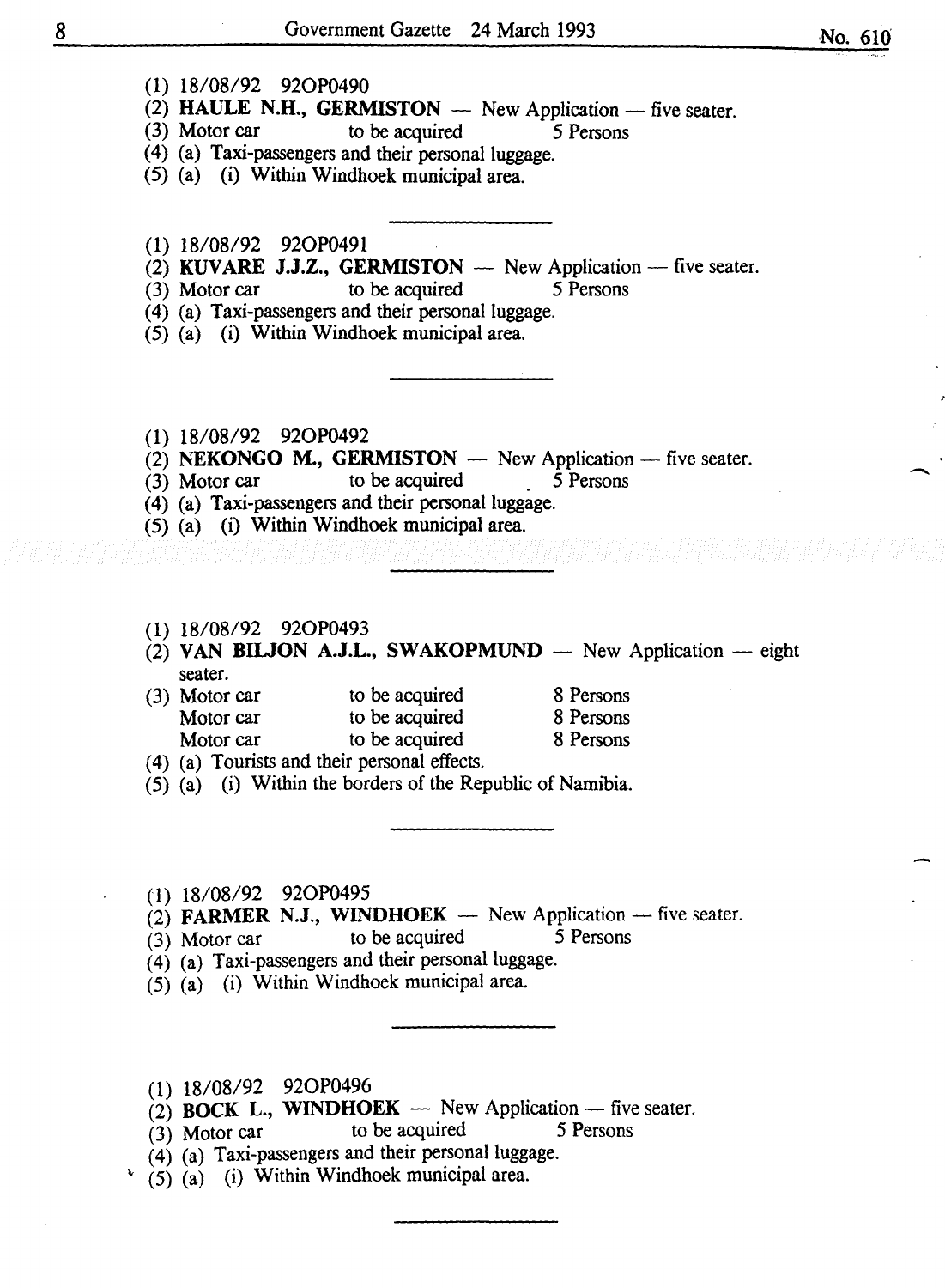- (I) I8/08/92 920P0497
- (2) **NAMISEB F., WINDHOEK** New Application -- five seater.<br>(3) Motor car to be acquired 5 Persons
- (3) Motor car to be acquired
- (4) (a) Taxi-passengers and their personal luggage.
- (5) (a) (i) Within Windhoek municipal area.
- (I) I8/08/93 920P0498
- (2) SHIPANGA J.S., WINDHOEK  $-$  New Application  $-$  five seater.
- (3) N 3I795 W Motor car *5* Persons
- (4) (a) Taxi-passengers and their personal luggage.
- (5) (a) (i) Within Windhoek municipal area.
- (I) I8/08/92 920P0499
- $(2)$  F.P. DU TOIT TRANSPORT (PTY) LTD., WINDHOEK  $-$  Replacement of vehicle N 66878 W, 6340 kg
- (3) N I966I W S/trailer 24980 kg
- (4) (a). As per the attached annexure "A"  $\text{- }$  "B".
- (5) (a) (i) As per the attached annexure "A" "B".

 $"A"$ 

- 1. General merchandise  $-$ 
	- (a) From places on the border of Namibia with a neighbouring country to Windhoek;
	- (b) from Windhoek to places situated within Namibia; and
	- (c) from Windhoek to places situated on the border of Namibia with a neighbouring country.

"B"

- 1. Goods urgently required for commercial and/or industrial purposes -
	- (a) From a place on the border of Namibia with a neighbouring country to places situated within Namibia;
	- (b) From places situated within Namibia to a place on the border of Namibia with a neighbouring country; and
	- (c) From one place on the border of Namibia with a neighbouring country to another place on the border of Namibia with a neighbouring country subject to the condition that:
		- (i) from places situated within the Cape exempted area not more than I 000 (on thousand) kilogram mass per single trip of any one commodity destined for Windhoek may be conveyed on behalf of any one client;
		- (ii) from places situated within the Cape exempted area not more than 1000 (one thousand) kilogram mass per single trip of any one commodity destined for Swakopmund may be conveyed on behalf of any one client;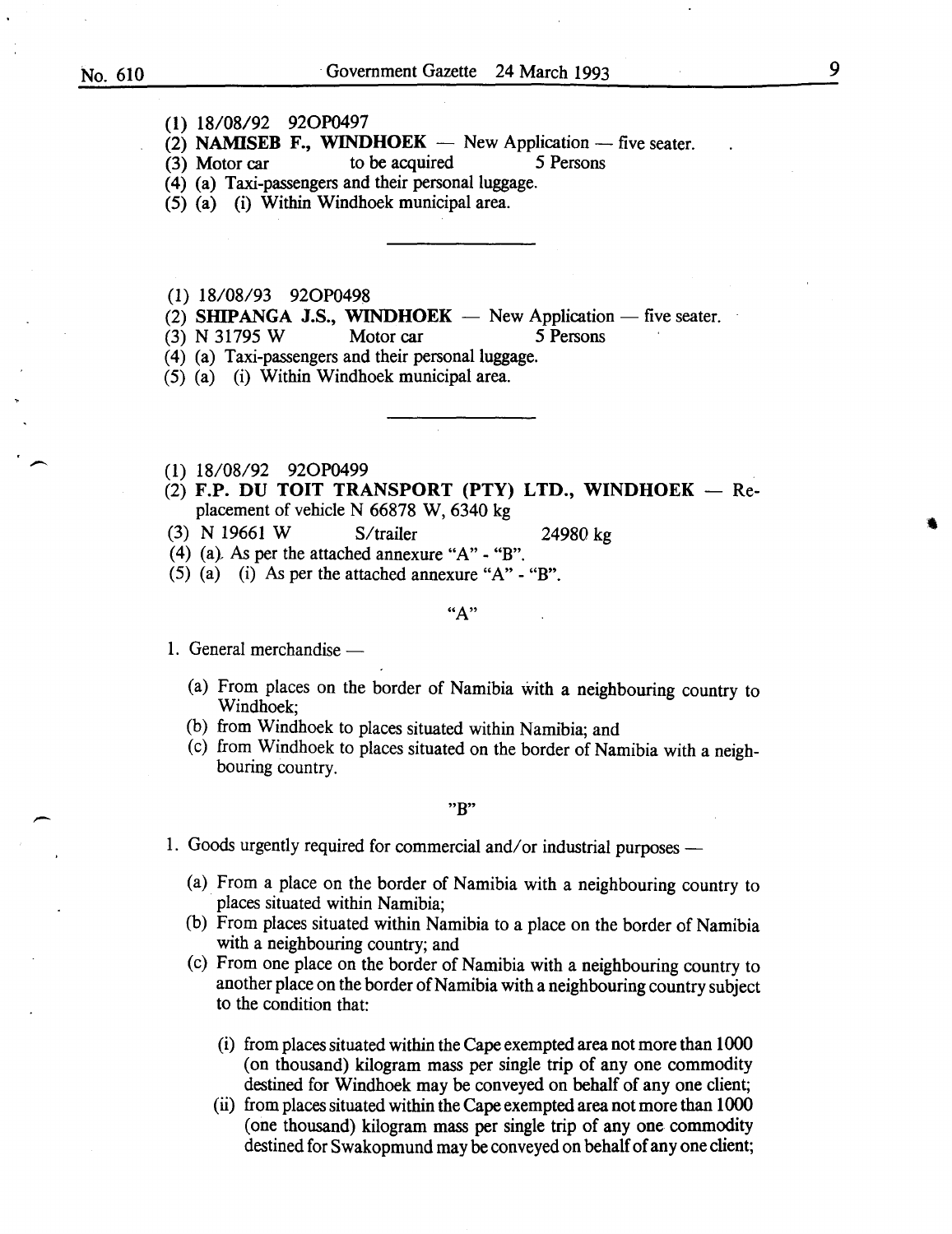- (iii) from places within the Johannesburg/Pretoria exempted area not more than 1000 (one thousand) kilogram mass per single trip of any one commodity destined for Swakopmund may be conveyed on behalf of any one client and subject to the further conditions that:
	- (a) the goods have to be identified as urgent by affixing to each consignment an adhesive label with the words "URGENT/ DRINGEND" printed thereupon;
	- (b) the goods be accompanied by a certificate to the effect that: "This consignment is required for urgent delivery within 96 (ninety six) hours at the premises of the consignee. Name of person requesting despatch: ........................ . Name of person placing order: .............................. . Signature of person placing order: ........................... . Printed name of persons placing order: ....................... . Date order placed: . . . . . . . . . . . . . . . . . . . . . . . . . . . . . . . . . . . . . . . . " and
	- (c) such goods be delivered to the consignee by the holder within 96 (ninety six) hours after receipt thereof by the holder at his receiving depot.
- (1) 18/08/92 920P0500
- $(2)$  F.P. DU TOIT TRANSPORT (PTY) LTD., WINDHOEK Replacement of vehicle DKR 108 T, 15000 kg
- (3) N 19961 W S/trailer 25020 kg
- (4) (a) As per the attached annexure "A"- "F'.
- (5) (a) (i) As per the attached annexure " $A$ " " $F$ ".

"A"

- 1. Fresh slaughtered beef carcasses chilled to two degrees Celsius and related frozen tripe- From the abattoirs at Otavi, Okahandja and Windhoek to places situated on the Namibia/Republic of South Africa border at Nakop or Noordoewer or Swakopmund.
- 2. Fresh beef cuts packed in cartons and chilled to two degrees Celsius From the abattoirs at Otavi, Okahandja and Windhoek to places situated on the Namibia/ Republic of South Africa border at Nakop or Noordoewer or Swakopmund.
- 3. Fresh slaughtered game carcasses chilled to two degrees Celsius and destined for Walvis Bay or Cape Town harbours - From places situated within Namibia (excluding places situated within Owambo as set out in annexure C to Government Notice 2428 of 29 December 1972) to a place on the Namibia/Republic of South African border at Swakopmund or Noordoewer.
- 4. Chilled fresh fruit and vegetables (not canned) and fresh eggs (excluding egg powder) - From places situated on the Namibia/Republic of South Africa border at Nakop or Noordoewer or Swakopmund to places situated within
- Namibia (excluding places situated within Owambo as set out in annexure C to Government Notice 2428 of 29 December 1972).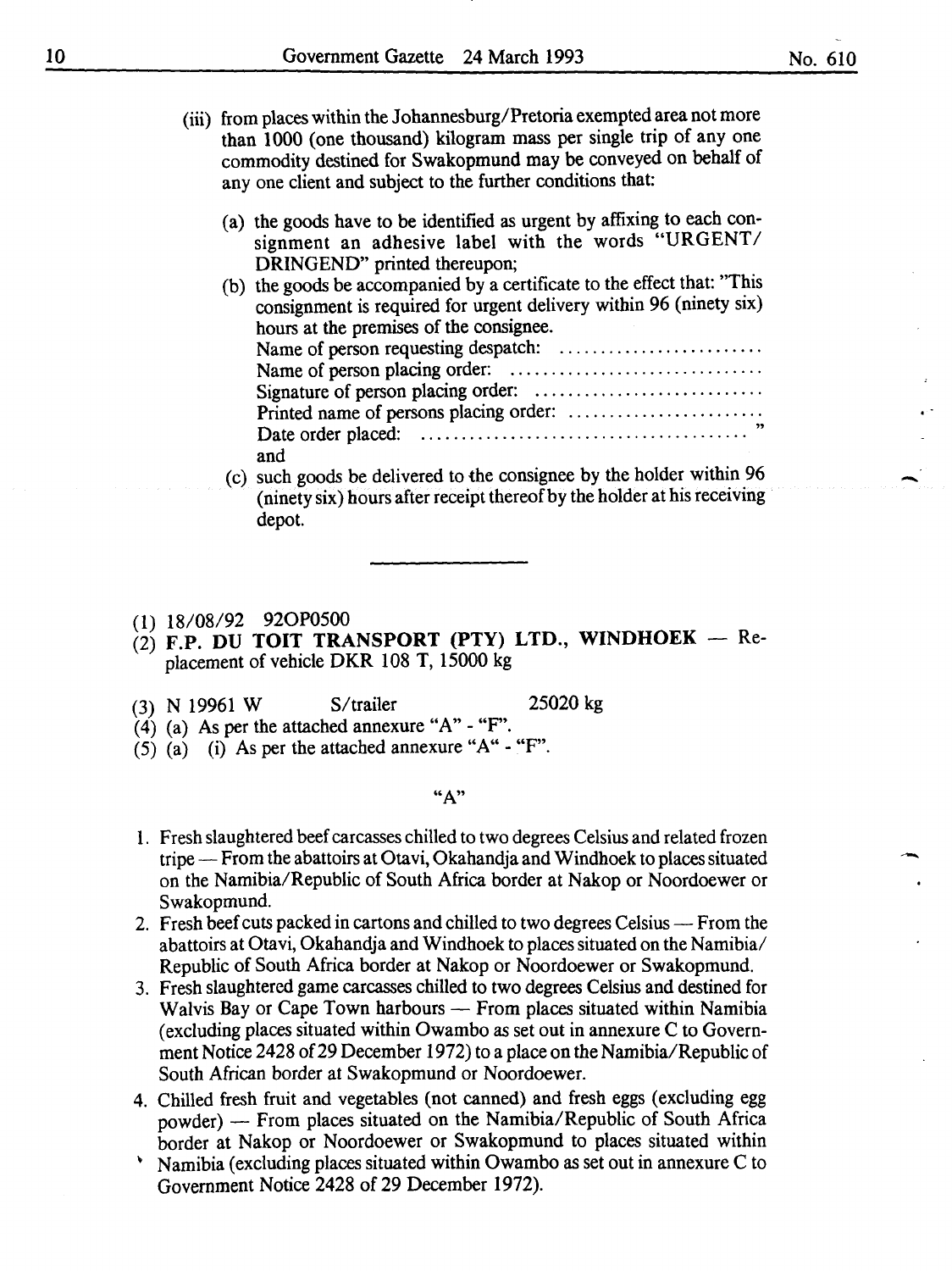$\overline{\phantom{a}}$ 

5. Chilled game carcasses — From farms situated within Namibia to the nearest railway station and/or places situated within the municipal area of Windhoek.

್ ನಿರ್ವಾಹಕ ಕಾರಣಕ್ಕೆ ಬಳಸಿದರು. ಕರ್ನಾಹಕ ಕರ್ನಾಟಕದಲ್ಲಿ ಕಾರಿ ಸಾಕ್ಷೇತ್ರಗಳಲ್ಲಿ ಕಾರಣಗೊಳಿಸುವ ಹಿಂದೂ ಕಾರ್ಯಕ್ರಮ ಕಾರ್ಯಕ್ರಮ ವ

- 6. Not more than eighty kilogram mass beefbiltong and game biltong per consignor - From places situated within Namibia to places on the Namibia/Republic of South Africa border at Nakop or Noordoewer or Swakopmund.
- 7. Not more than three thousand five hundred kilogram mass per single trip of chilled rubber and rubber products to be used for the retreading of tyres and which are packed in cartons - From a place on the Namibia/Republic of South Africa border at Nakop to Windhoek via Ariamsvlei, Karasburg, Griinau, Keetmanshoop, Mariental and Rehoboth.

"B"

- 1. Not more than four thousand kilogram mass per single trip of processed meat products (excluding any processed meat products packed in tins or bottles) —
	- (a) From a place on the Namibia/Republic of South Africa border at Nakop and/or Noordoewer to places situated within Namibia;
	- (b) Within Namibia.

### "C"

- 1. Chilled and/ or frozen beef, mutton, pork and game meat on the hook and/ or packed and destined exclusively for Oranjemund excluding any tinned or bottled beef, mutton, pork and game meat- From places situated within the municipal area of Otjiwarongo to a place on the Namibia/Republic of South Africa border at Noordoewer via Okahandja, Windhoek, Rehoboth, Kalkrand, Mariental, Keetmanshoop and Griinau.
- 2. Chilled and/or frozen beef, mutton, pork and game meat on the hook and/or packed excluding any tinned or bottled beef, mutton, pork and game meat —
	- (a) From places situated within the municipal area of Otjiwarongo to a place on the Namibia/Republic of South Africa border South of Swakopmund;
	- (b) From places situated within the municipal area of Otjiwarongo to places situated within Namibia for delivery to the purchasers thereof;
	- (c) From a place on the Namibia/Republic of South Africa border South of Swakopmund to a place on the Namibia/Republic of South Africa border at Nakop via Usakos, Karibib, Okahandja, Windhoek, Rehoboth, Kalkrand, Mariental, Keetmanshoop and Griianu;
	- (d) From a place on the Namibia/Republic of South Africa border South of Swakopmund to meat processing plants situated within the municipal areas of Windhoek, Okahandja, Otavi and Gobabis;
	- (e) From places situated within the municipal areas of Windhoek, Okahandja, Gobabis and Otavi to:
		- (i) places on the Namibia/Republic of South Africa border at Nakop, Noordoewer and/or South of Swakopmund;
		- (ii) a place on the Namibia/ Angola border at Oshikango;
		- (iii) places on the Namibia/Botswana border at Buitepos and/or Ngoma.
- 3. Chilled an/or frozen pork and game meat on the hook and/or packed From places within the municipal areas of Windhoek, Okahandja, Otavi and Gobabis to places situated within Namibia for delivery to the purchasers thereof.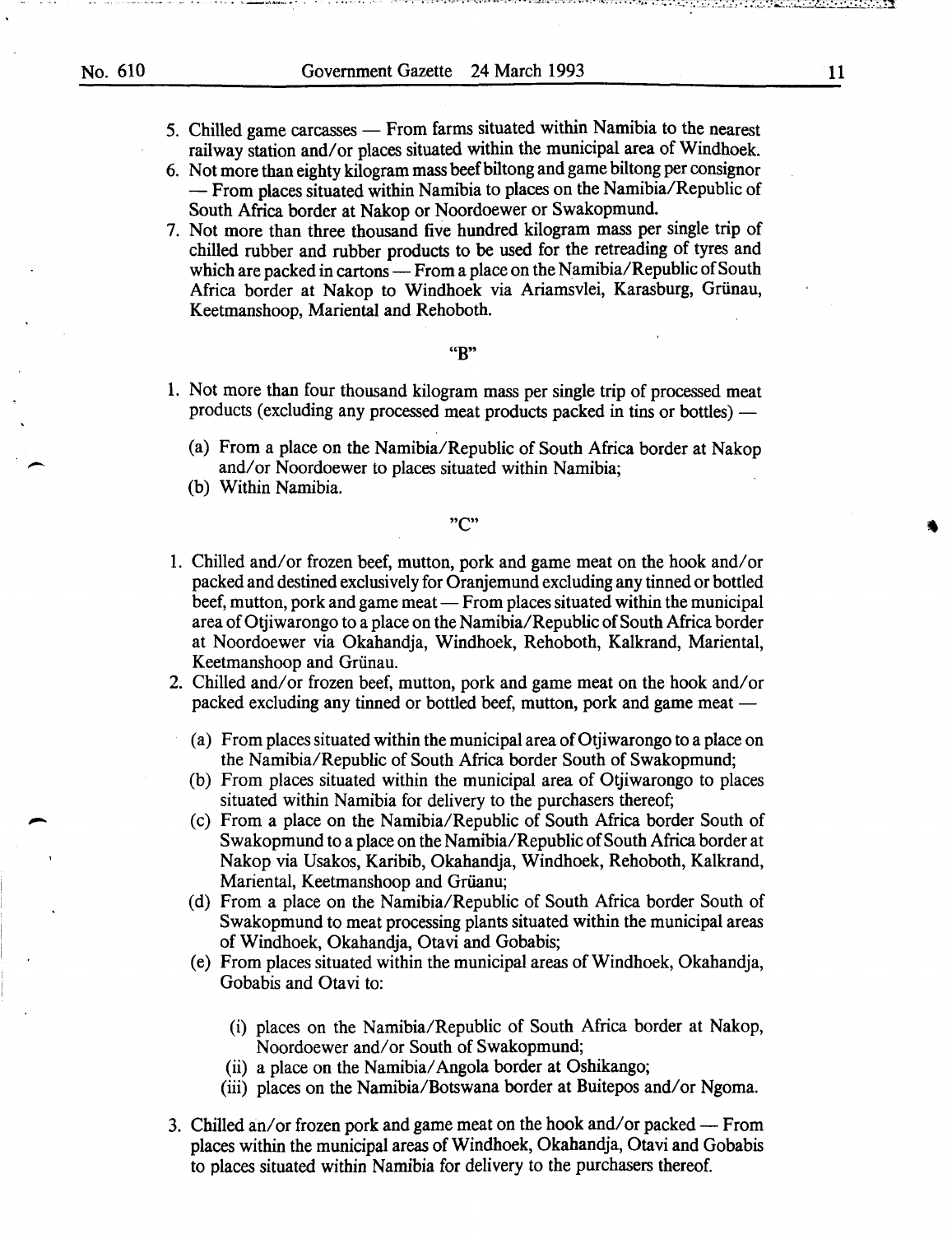- 4. Chilled and/ or frozen perishable foodstuffs excluding tinned or bottled foodstuffs and further notwithstanding the authority set out in paragraphs I, 2 and 3 set out above, excluding beef, mutton, pork and game cuts -
	- (a) From a place on the Namibia/Republic of South Africa border at Nakop and/or Noordoewer to places situated within the municipal areas of Keetmanshoop, Windhoek, Okahandja and/ or Otjiwarongo via Griinau, Keetmanshoop, Mariental, Kalkrand and Rehoboth; and
	- (b) From places situated within the municipal areas of Windhoek, Okahandja and Otiiwarongo to places situated within Namibia.

- 1. Perishable foodstuffs not preserved or bottled which of necessity have to be conveyed at a temperature not exceeding ten degrees Celsius -
	- (a) From a place situated within Namibia to another place situated within Namibia;
	- (b) From a place situated on the Namibia/Republic of South Africa border at · Nakop, Noordoewer or Swakopmund to places situated within Namibia and return;
	- (c) From a place on the Namibia/Botswana border at Ngoma or Buitepos to places situated within Namibia and return;
	- (d) From a place on the Namibia/ Angola border at Oshikango to places situated within Namibia and return.

### "E'Z

- I. Frozen beef and frozen mutton exclusively on behalf of Meat Corporation of Namibia Ltd. in terms of a valid transport contract with Meat Corporation of Namibia Ltd. - From abattoirs and/or meat processing plants Meat Corporation of Namibia Ltd. at Windhoek, Okahandja and Otavi to:
	- (a) final destinations situated within Namibia for delivery to the purchasers thereof;
	- (b) a place situated on the Namibia/Republic of South Africa border at (i) Nakop, (ii) Noordoewer or (iii) Swakopmund;
	- (c) a place situated on the Namibia/Botswana border at Ngoma or Buitepos;
	- (d) a place on the Namibia/ Angola border at Oshikango.
- 2. Frozen beef and frozen mutton on behalf of Hartliefs Continental Meat Products  $(Pty)$  Ltd.  $-$  From the meat processing plant of Hartliefs Continental Meat Products (Pty) Ltd. at Windhoek to final destinations situated within Namibia for delivery to the purchasers thereof.

1. Goods urgently required for commercial and/or industrial purposes -

\-

(a) From a place on the border of Namibia with a neighbouring country to places situated within Namibia;

 $\overline{\phantom{a}}$ 

ä,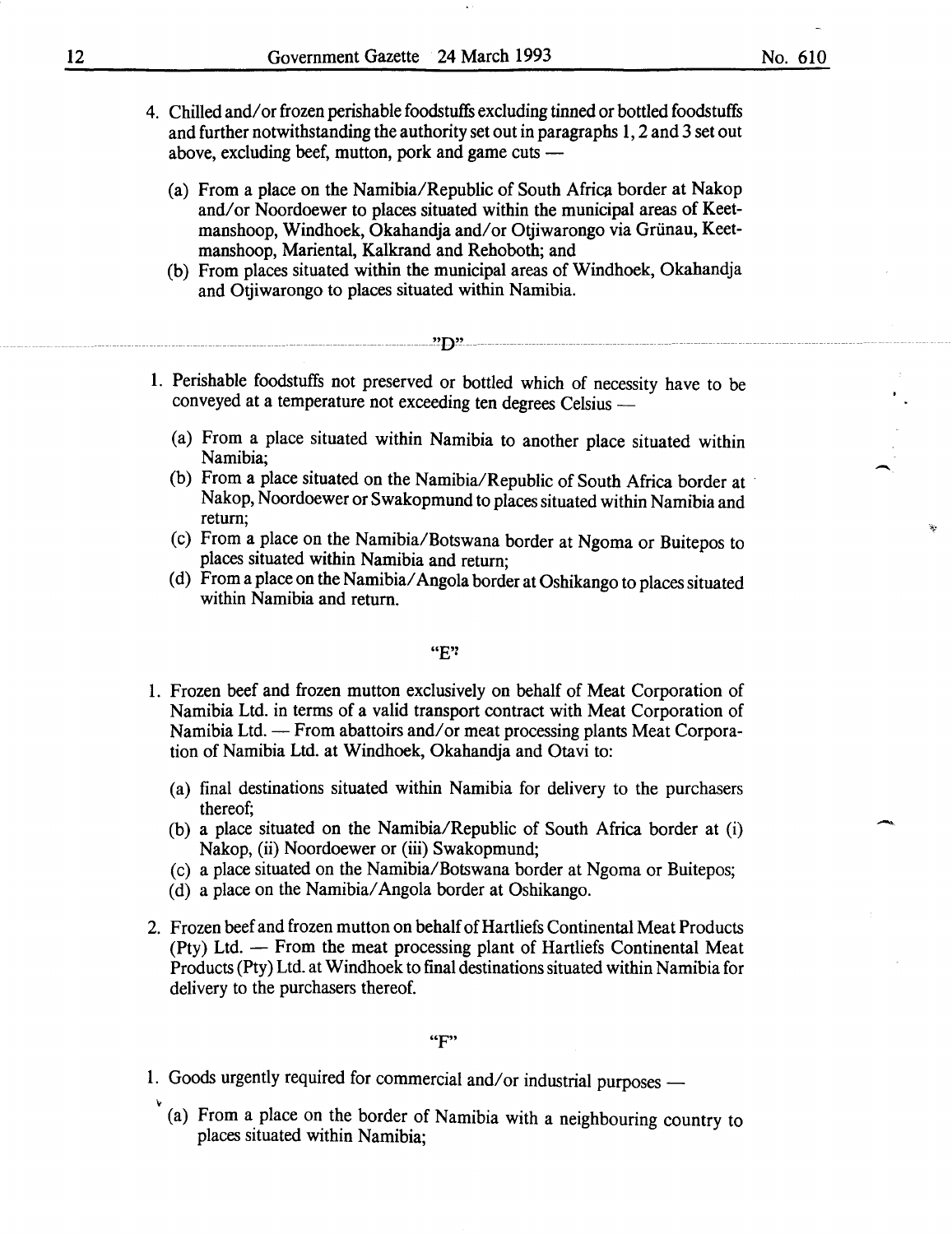-

**-**

- (b) From places situated within Namibia to a place on the border of Namibia with a neighbouring country; and
- (c) From one place on the border of Namibia with a neighbouring country 'to another place on the border of Namibia with a neighbouring country subject to the condition that:
	- ( i) from places situated within the Cape exempted area not more than 1000 (one thousand) kilogram mass per single trip of any one commodity destined for Windhoek may be conveyed on behalf of any one client;
	- ( ii) from places situated within the Cape exempted area not more than 1000 (one thousand) kilogram mass per single trip of any one commodity destined for Swakopmund may be conveyed on behalf of any one client;
	- (iii) from places within the Johannesburg/Pretoria exempted area not more than 1000 (one thousand) kilogram mass per single trip of any one commodity destined for Swakopmund may be conveyed on behalf of any one client and subject to the further conditions that:
		- (a) the goods have to be identified as urgent by affixing to each consignment an adhesive label with the words "URGENT/ DRINGEND" printed thereupon;
		- (b) the goods be accompanied by a certificate to the effect that: "This consignment is required for urgent delivery within 96 (ninety six) hours at the premises of the consignee.

|     | $\sim$ $\sim$ |
|-----|---------------|
| and |               |

(c) such goods be delivered to the consignee by the holder within 96 (ninety six) hours after receipt thereof by the holder at his receiving depot.

(1) 18/08/92 920P0501

- (2) F.P. DU TOIT TRANSPORT, WINDHOEK Replaceplacement of vehicle N 32545 W, 5412 kg
- (3) N 41575 W S/trailer 24980 kg
- (4) (a) As per the attached annexure "A" & "B".
- (5) (a) (i) As per the attached annexure "A" & "B".

**"A"** 

- 1. General merchandise  $-$ 
	- (a) From places on the border of Namibia with a neighbouring country to Windhoek;
	- (b) from Windhoek to places situated within Namibia; and
	- (c) from Windhoek to places situated on the border of Namibia with a neighbouring country.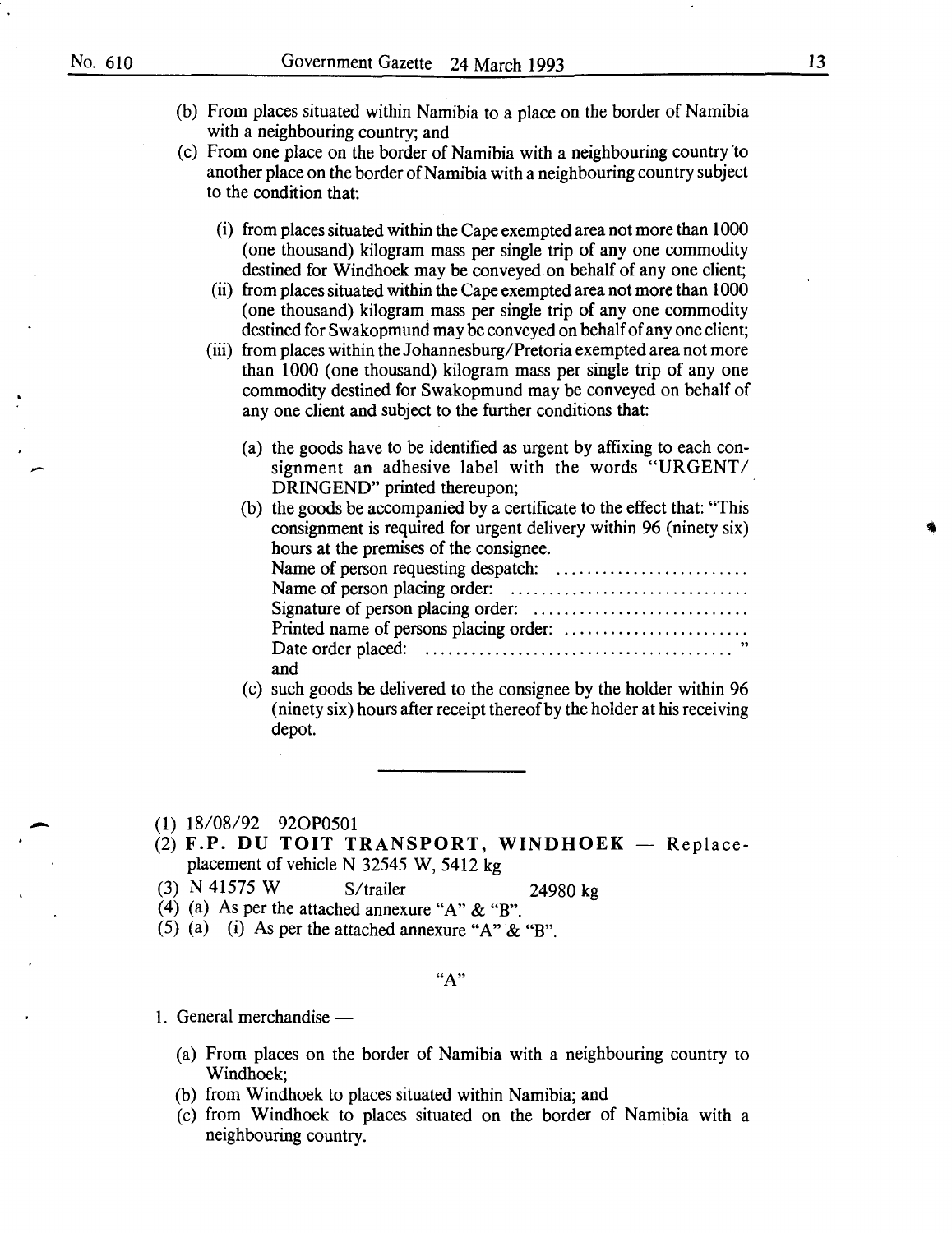### **"B"**

- 1. Goods urgently required for commercial and/or industrial purposes
	- . (a) From a place on the border of Namibia with a neighbouring country to places situated within Namibia;
	- (b) From places situated within Namibia to a place on the border of Namibia with a neighbouring country; and
	- (c) From one place on the border of Namibia with a neighbouring country to another place on the border of Namibia with a neighbouring country subject to the conditions that:
		- ( i) from places situated within the Cape exempted area not more than 1000 (one thousand) kilogram mass per single trip of any one commodity destined for Swakopmund may be conveyed on behalf of any one client;
		- (ii) from places situated within the Cape exempted area not more than 1000 (one thousand) kilogram mass per single trip of any one commodity destined for Windhoek may be conveyed on behalf of any one client;
		- (iii) from places within the Johannesburg/Pretoria exempted area not more than 1000 (one thousand) kilogram mass per single trip of any one commodity destined for Swakopmund may be conveyed on behalf of any one client and subject to the further conditions that:
			- (a) the goods have to be identified as urgent by affixing to each consignment an adhesive label with the words "URGENT/ DRINGEND" printed thereupon;
			- (b) the goods be accompanied by a certificate to the effect that: "This consignment is required for urgent delivery within 96 (ninety six) hours at the premises of the consignee.

| and |  |
|-----|--|

- (c) such goods be delivered to the consignee by the holder within 96 (ninety six) hours after receipt thereof by the holder at his receiving depot.
- (1) 18/08/92 920P0505

|                 |                | (2) F.P. DU TOIT TRANSPORT, WINDHOEK - Additional vehicle. |
|-----------------|----------------|------------------------------------------------------------|
| $(3)$ N 35888 W | S/trailer      | 27625 kg                                                   |
| N 19961 W       | Ref. S/trailer | 25020 kg                                                   |
| N 19970 W       | Ref. S/trailer | 25020 kg                                                   |
| N 68632 W       | Ref. S/trailer | 24800 kg                                                   |
| N 66320 W       | Ref. S/trailer | 21880 kg                                                   |
| N 68512 W       | Ref. S/trailer | 21880 kg                                                   |
| N 68633 W       | Ref. S/trailer | 21880 kg                                                   |
|                 | Ref. S/trailer | 24040 kg                                                   |
| N 68516 W       |                |                                                            |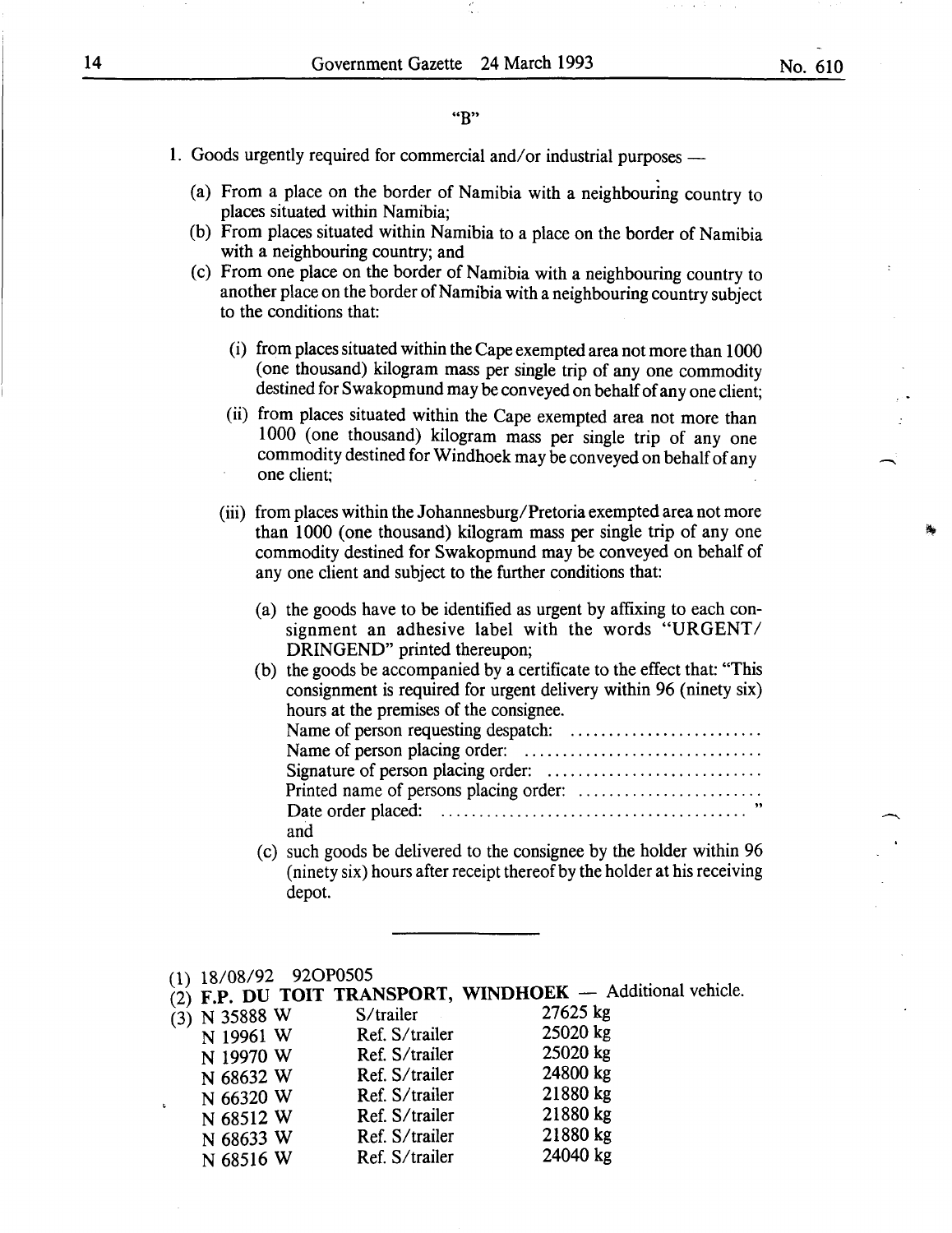| No. 610 |                                                            | Government Gazette | 24 March 1993 | 15 |
|---------|------------------------------------------------------------|--------------------|---------------|----|
|         |                                                            |                    |               |    |
|         | N 37083 W                                                  | S/trailer          | 20950 kg      |    |
|         | N 24426 W                                                  | S/trailer          | 24535 kg      |    |
|         | N 53155 W                                                  | S/trailer          | 18000 kg      |    |
|         | N 51635 W                                                  | S/trailer          | 18000 kg      |    |
|         | N 66526 W                                                  | S/trailer          | 29180 kg      |    |
|         | N 66527 W                                                  | S/trailer          | 25160 kg      |    |
|         | N 66509 W                                                  | S/trailer          | 20770 kg      |    |
|         | N 66510 W                                                  | S/trailer          | 20780 kg      |    |
|         | N 54620 W                                                  | S/trailer          | 27940 kg      |    |
|         | N 54284 W                                                  | S/trailer          | 21860 kg      |    |
|         | N 54107 W                                                  | S/trailer          | 20770 kg      |    |
|         | N 54106 W                                                  | S/trailer          | 20780 kg      |    |
|         | N 5809 W                                                   | S/trailer          | 16060 kg      |    |
|         | N 5752 W                                                   | S/trailer          | 20560 kg      |    |
|         | N 45297 W                                                  | S/trailer          | 15990 kg      |    |
|         | N 45307 W                                                  | S/trailer          | 20500 kg      |    |
|         | N 5790 W                                                   | S/trailer          | 16060 kg      |    |
|         | N 5829 W                                                   | S/trailer          | 20560 kg      |    |
|         | N 72612 W                                                  | S/trailer          | 16000 kg      |    |
|         | N 72613 W                                                  | S/trailer          | 20490 kg      |    |
|         | N 71845 W                                                  | S/trailer          |               |    |
|         |                                                            |                    | 15980 kg      |    |
|         | N 71846 W                                                  | S/trailer          | 20470 kg      |    |
|         | N 71327 W                                                  | S/trailer          | 15980 kg      |    |
|         | N 71631 W                                                  | S/trailer          | 20560 kg      |    |
|         | S/trailer                                                  | to be acquired     | 30000 kg      |    |
|         | S/trailer                                                  | to be acquired     | 30000 kg      |    |
|         | S/trailer                                                  | to be acquired     | 30000 kg      |    |
|         | S/trailer                                                  | to be acquired     | 30000 kg      |    |
|         | S/trailer                                                  | to be acquired     | 30000 kg      |    |
|         | S/trailer                                                  | to be acquired     | 30000 kg      |    |
|         | S/trailer                                                  | to be acquired     | 30000 kg      |    |
|         | S/trailer                                                  | to be acquired     | 30000 kg      |    |
|         | S/trailer                                                  | to be acquired     | 30000 kg      |    |
|         | S/trailer                                                  | to be acquired     | 30000 kg      |    |
|         | S/trailer                                                  | to be acquired     | 30000 kg      |    |
|         | S/trailer                                                  | to be acquired     | 30000 kg      |    |
|         | N 9795 W                                                   | Ref. S/trailer     | 21120 kg      |    |
|         | N 13480 W                                                  | Ref. S/trailer     | 21120 kg      |    |
|         | N 13127 W                                                  | Ref. S/trailer     | 21120 kg      |    |
|         | N 34254 W                                                  | Ref. S/trailer     | 26625 kg      |    |
|         | N 10588 W                                                  | Ref. S/trailer     | 22000 kg      |    |
|         | N 38336 W                                                  | Ref. S/trailer     | 24760 kg      |    |
|         | N 19970 W                                                  | Ref. S/trailer     | 25020 kg      |    |
|         |                                                            | Ref. S/trailer     | 24800 kg      |    |
|         | N 68632 W                                                  | Ref. S/trailer     | 21880 kg      |    |
|         | N 66320 W                                                  | Ref. S/trailer     | 21880 kg      |    |
|         | N 68512 W                                                  | Ref. S/trailer     | 21880 kg      |    |
|         | N 68633 W                                                  |                    | 24040 kg      |    |
|         | N 68516 W                                                  | Ref. S/trailer     | 22534 kg      |    |
|         | N 37083 W                                                  | Ref. S/trailer     | 24535 kg      |    |
|         | N 24426 W<br>(4) (a) As per the attached annexure " $A$ ". | S/trailer          |               |    |

والتقاطيلية ووالوالي والمناوض فالمنافذ الأنافذة الأنافذة الاقتصاد المعادل المنافذ والمنادر المنادوس ومستحيل من<br>والمناطق

., .. ~· - .

(5) (a) (i) As per the attached annexure  $A''$ .

فتستعرف والتواق والمسلم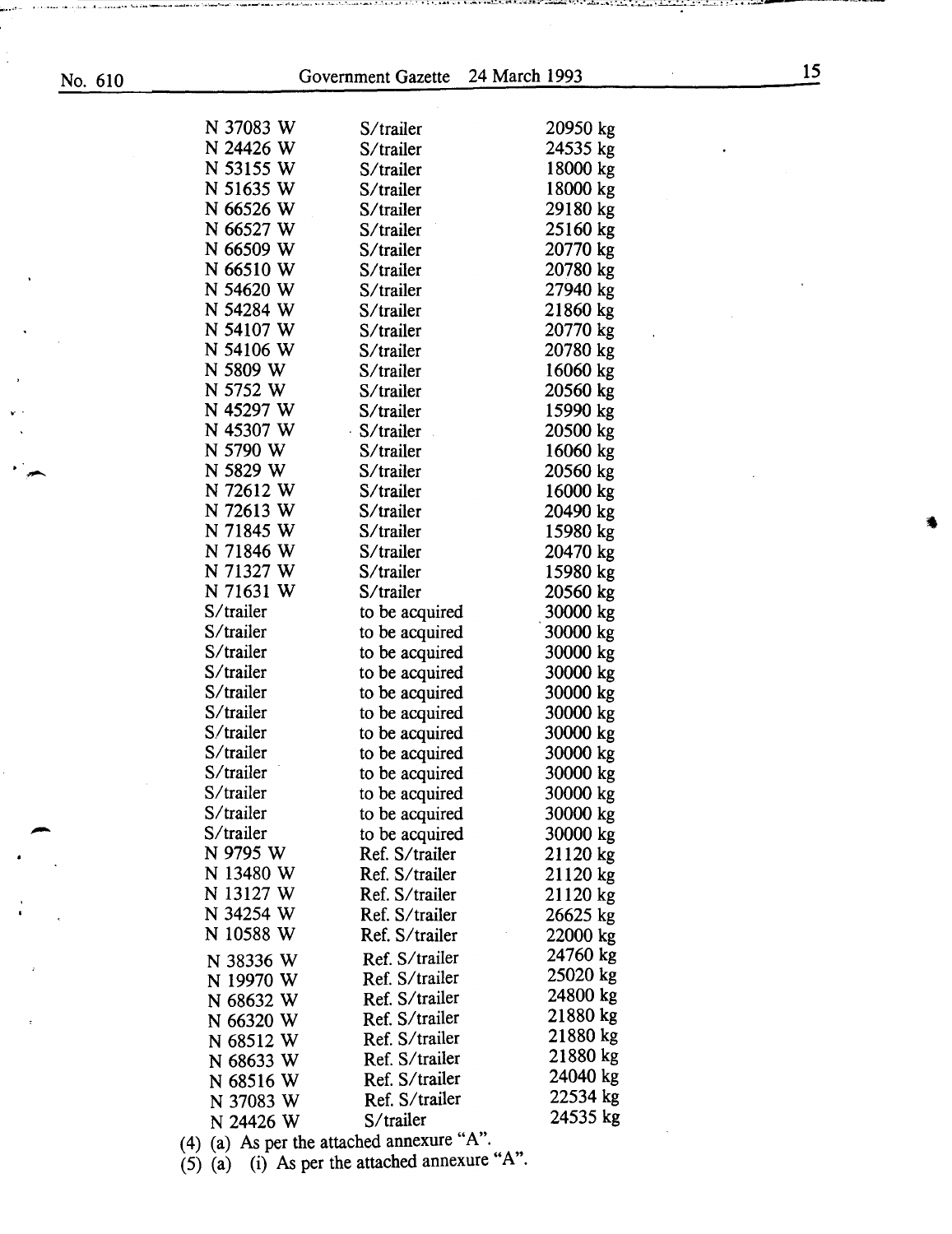- 1. General merchandise -
	- (a) From places on the border of Namibia with a neighbouring country to Windhoek;
	- (b) from Windhoek to places situated within Namibia; and
	- (c) from Windhoek to places situated on the border of Namibia with a neighbouring country.

|   | (1) 18/08/92 92OP0506 |                |                                                            |
|---|-----------------------|----------------|------------------------------------------------------------|
|   |                       |                | (2) F.P. DU TOIT TRANSPORT, WINDHOEK - Additional vehivle. |
|   | $(3)$ N 35888 W       | Ref. S/trailer | 27625 kg                                                   |
|   | N 28076 W             | Ref. S/trailer | 17100 kg                                                   |
|   | N 28077 W             | Ref. S/trailer | 17100 kg                                                   |
|   | N 34028 W             | Ref. S/trailer | 15910 kg                                                   |
|   | N 13581 W             | Ref. S/trailer | 21120 kg                                                   |
|   | N 9795 W              | Ref. S/trailer | 21120 kg                                                   |
|   | N 13480 W             | Ref. S/trailer | 21120 kg                                                   |
|   | N 13127 W             | Ref. S/trailer | 21120 kg                                                   |
|   | N 34254 W             | Ref. S/trailer | 26625 kg                                                   |
|   | N 10588 W             | Ref. S/trailer | 22000 kg                                                   |
|   | N 38336 W             | Ref. S/trailer | 24760 kg                                                   |
|   | N 19970 W             | Ref. S/trailer | 25020 kg                                                   |
|   | N 68632 W             | Ref. S/trailer | 24800 kg                                                   |
|   | N 66320 W             | Ref. S/trailer | 21880 kg                                                   |
|   | N 68512 W             | Ref. S/trailer | 21880 kg                                                   |
|   | N 68633 W             | Ref. S/trailer | 21880 kg                                                   |
|   | N 68516 W             | Ref. S/trailer | 24040 kg                                                   |
|   | N 37083 W             | S/trailer      | 22534 kg                                                   |
|   | N 24426 W             | S/trailer      | 24535 kg                                                   |
|   | N 36643 W             | S/trailer      | 13630 kg                                                   |
|   | N 74341 W             | S/trailer      | 16040 kg                                                   |
|   | N 74342 W             | S/trailer      | 20520 kg                                                   |
|   | N 53155 W             | S/trailer      | 18000 kg                                                   |
|   | N 51635 W             | S/trailer      | 18000 kg                                                   |
|   | N 66526 W             | S/trailer      | 29180 kg                                                   |
|   | N 66527 W             | S/trailer      | 25160 kg                                                   |
|   | N 66509 W             | S/trailer      | 20770 kg                                                   |
|   | N 66510 W             | S/trailer      | 20780 kg                                                   |
|   | N 54620 W             | S/trailer      | 27940 kg                                                   |
|   | N 54284 W             | S/trailer      | 21860 kg                                                   |
|   | N 54107 W             | S/trailer      | 20770 kg                                                   |
|   | N 54106 W             | S/trailer      | 20780 kg                                                   |
|   | N 5809 W              | S/trailer      | 16060 kg                                                   |
|   | N 5752 W              | S/trailer      | 20560 kg                                                   |
|   | N 45297 W             | S/trailer      | 15990 kg                                                   |
| Ł | N 45307 W             | S/trailer      | 20470 kg                                                   |
|   | N 5790 W              | S/trailer      | 16060 kg                                                   |

*·:* -., . ' ..... \_:\_~ .

.·ir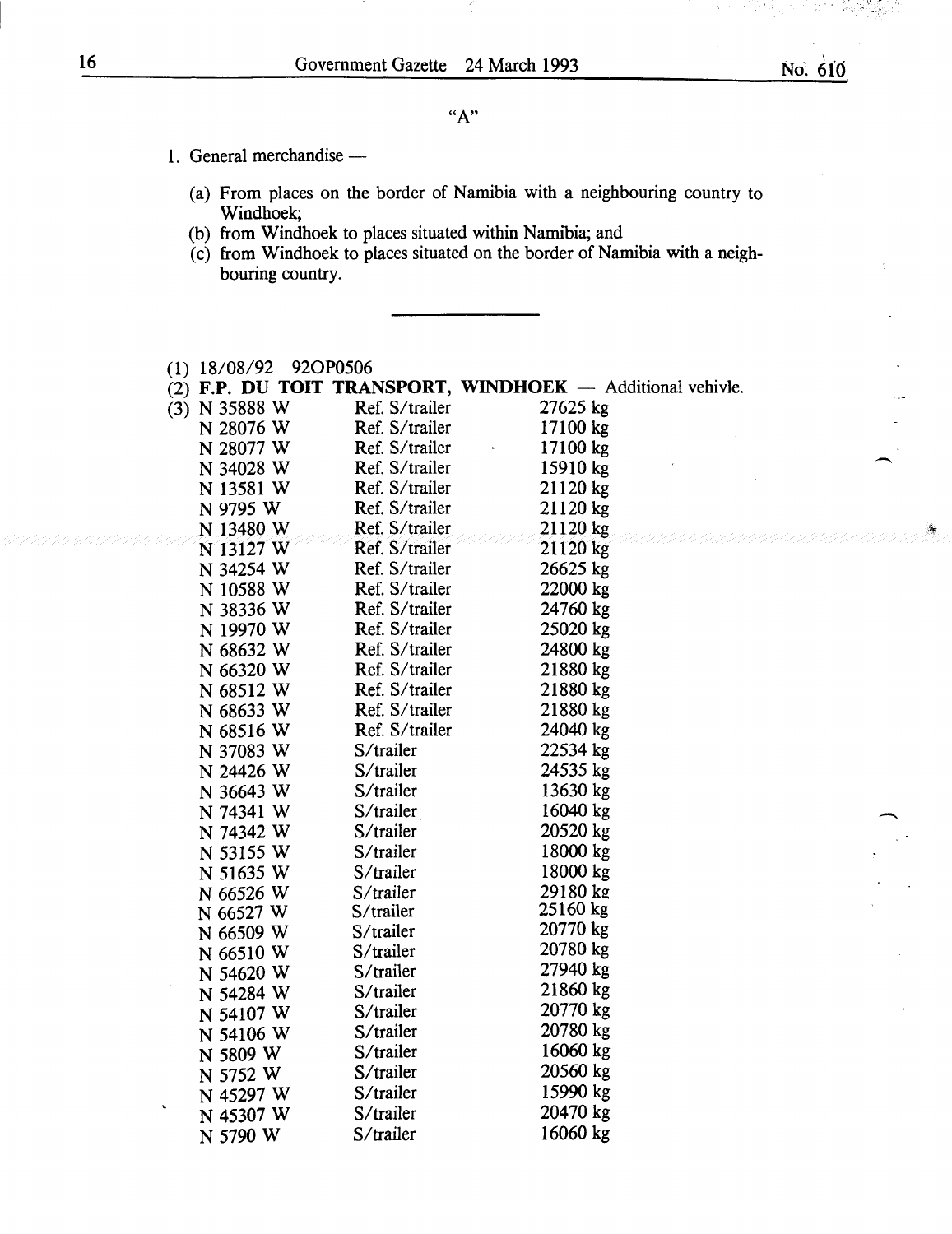| N 5829 W     | S/trailer                             | 20560 kg        |  |
|--------------|---------------------------------------|-----------------|--|
| N 76212 W    | S/trailer                             | 16000 kg        |  |
| N 76213 W    | S/trailer                             | 20490 kg        |  |
| N 71845 W    | S/trailer                             | 15980 kg        |  |
| N 71846 W    | S/trailer                             | 20470 kg        |  |
| N 71327 W    | S/trailer                             | 15980 kg        |  |
| N 71631 W    | S/trailer                             | 20560 kg        |  |
| S/trailer    | to be acquired                        | 30000 kg        |  |
| $S$ /trailer | to be acquired                        | 30000 kg        |  |
| S/trailer    | to be acquired                        | 30000 kg        |  |
| S/trailer    | to be acquired                        | 30000 kg        |  |
| S/trailer    | to be acquired                        | 30000 kg        |  |
| $S$ /trailer | to be acquired                        | 30000 kg        |  |
| S/trailer    | to be acquired                        | 30000 kg        |  |
| S/trailer    | to be acquired                        | <b>30000 kg</b> |  |
| S/trailer    | to be acquired                        | 30000 kg        |  |
| S/trailer    | to be acquired                        | 30000 kg        |  |
| S/trailer    | to be acquired                        | 30000 kg        |  |
| S/trailer    | to be acquired                        | 30000 kg        |  |
| (4)          | (a) As per the attached annexure "B". |                 |  |

(5) (a) (i) As per the attached annexure "B".

"B"

1. Goods urgently required for commercial and/or industrial purposes --

- (a) From a place on the border of Namibia with a neighbouring country to places situated within Namibia;
- (b) From places situated within Namibia to a place on the border of Namibia with a neighbouring country; and
- (c) From one place on the border of Namibia with a neighbouring country to another place on the border of Namibia with a neighbouring country subject to the condition that:
	- (i) from places situated within the Cape exempted area not more than 1000 (one thousand) kilogram mass per single trip of any one commodity destined for Windhoek may be conveyed on behalf of any one client;
	- (ii) from places situated within the Cape exempted area not more than 1000 (one thousand) kilogram mass per single trip of any one commodity destined for Swakopmund may be conveyed on behalf of any one client;
	- (iii) from places within the Johannesburg/Pretoria exempted area not more than 1000 (one thousand) kilogram mass per single trip of any one commodity destined for Swakopmund may be conveyed on behalf of any one client and subject to the further conditions that:
		- (a) the goods have to be identified as urgent by affixing to each consignment an adhesive label with the words "URGENT/ DRINGEND" printed thereupon;
		- (b) the goods be accompanied by a certificate to the effect that: "This consignment is required for urgent delivery within 96 (ninety six) hours at the premises of the consignee.